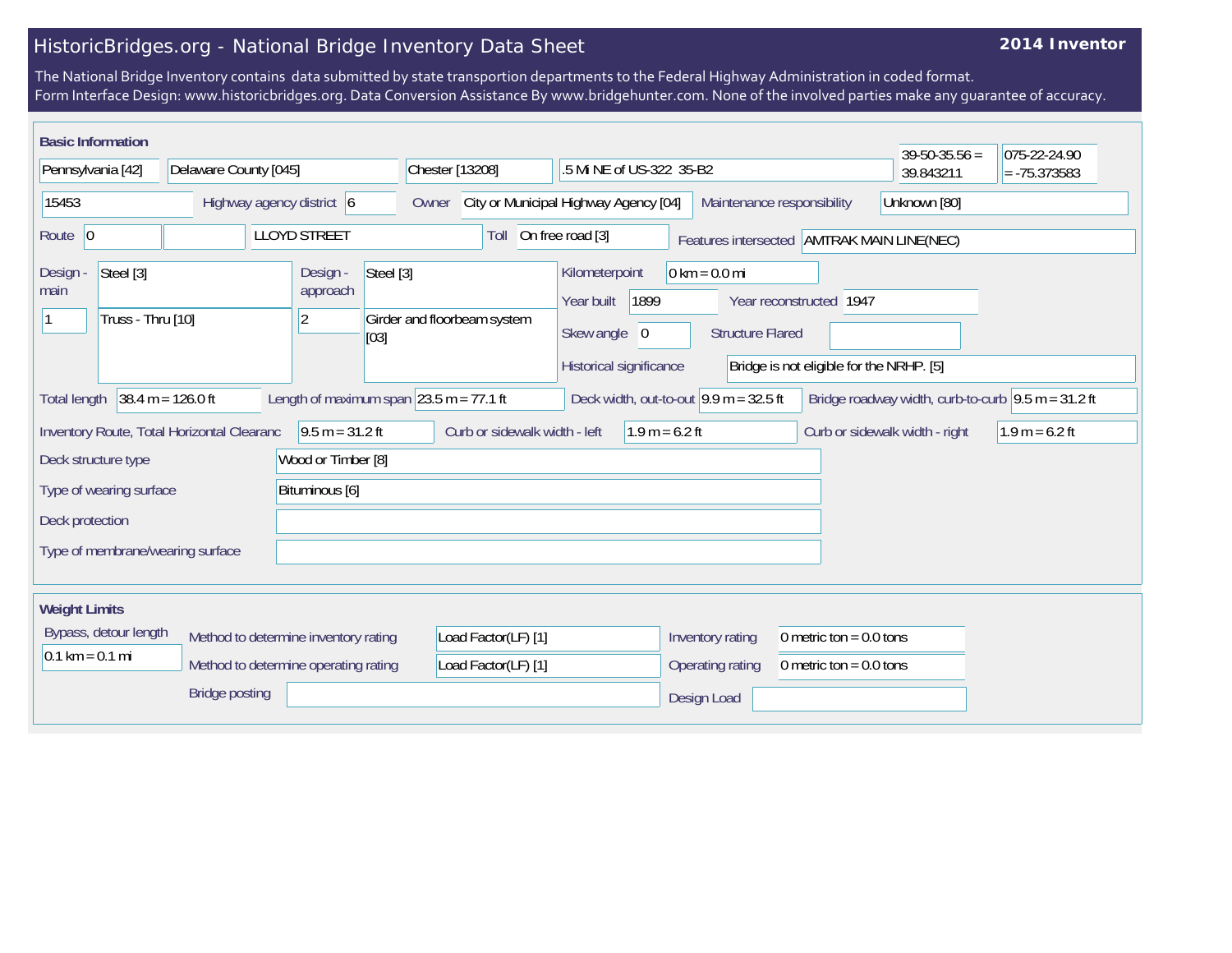| <b>Functional Details</b>                                                                                |                                                                                                   |
|----------------------------------------------------------------------------------------------------------|---------------------------------------------------------------------------------------------------|
| 300<br>Average daily truck traffi<br>Average Daily Traffic                                               | 2012<br>420<br>Year 1992<br>Future average daily traffic<br>%<br>Year                             |
| Road classification<br>Local (Urban) [19]                                                                | Approach roadway width<br>$9.8 m = 32.2 ft$<br>Lanes on structure 2                               |
| Type of service on bridge Highway-pedestrian [5]                                                         | Direction of traffic 2 - way traffic [2]<br>Bridge median                                         |
| No parallel structure exists. [N]<br>Parallel structure designatio                                       |                                                                                                   |
| Type of service under bridge<br>Railroad [2]                                                             | Navigation control<br>Lanes under structure<br>$\overline{0}$<br>Not applicable, no waterway. [N] |
| Navigation vertical clearanc<br>$0 = N/A$                                                                | Navigation horizontal clearance $ 0 = N/A$                                                        |
| Minimum navigation vertical clearance, vertical lift bridge                                              | Minimum vertical clearance over bridge roadway<br>$2 m = 6.6 ft$                                  |
| Minimum lateral underclearance reference feature Railroad beneath structure [R]                          |                                                                                                   |
| Minimum lateral underclearance on right $0 = N/A$                                                        | Minimum lateral underclearance on left $0 = N/A$                                                  |
| Minimum Vertical Underclearance $6 m = 19.7 ft$                                                          | Minimum vertical underclearance reference feature Railroad beneath structure [R]                  |
| Appraisal ratings - underclearances                                                                      |                                                                                                   |
| <b>Repair and Replacement Plans</b>                                                                      |                                                                                                   |
| Type of work to be performed                                                                             | Work done by Work to be done by contract [1]                                                      |
| Replacement of bridge or other structure because<br>of substandard load carrying capacity or substantial | Bridge improvement cost<br> 0 <br>$\theta$<br>Roadway improvement cost                            |
| bridge roadway geometry. [31]                                                                            | Length of structure improvement<br>$48 m = 157.5 ft$<br>Total project cost<br>1000                |
|                                                                                                          | Year of improvement cost estimate                                                                 |
|                                                                                                          | Border bridge - state<br>Border bridge - percent responsibility of other state                    |
|                                                                                                          | Border bridge - structure number                                                                  |